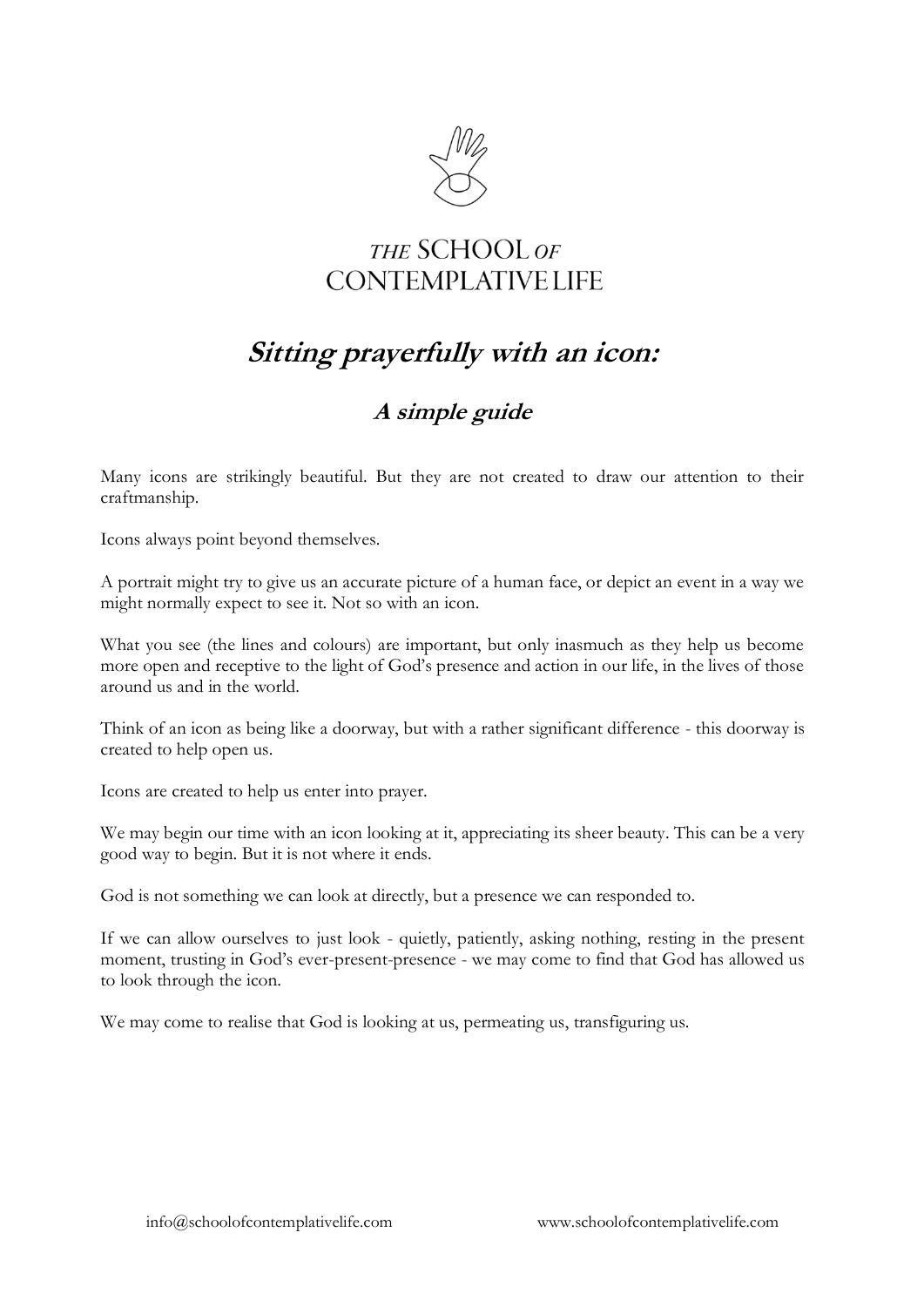## **Practice**

Find a quiet place to sit prayerfully with your icon.

Make sure you are sitting comfortably, with your back as straight as you are able, with your body still, relaxed but alert.

Close your eyes lightly and take a few slow, deep breaths. Following the flow of our breath in and out of our body, we return our attention to the present moment.

As you follow the flow of your breathing, allow yourself to let go of any worries about the future, any regrets about the past.

Choose a prayer word or short phrase to recite in your mind. For example, "Love", or "Peace", or "Thy will be done." And begin to say it silently, interiorly, with the in-breath, and with the outbreath.

Or if you prefer, simply focus on your breath and follow it flowing in and out through your nose. Whatever works for you.

Follow this simple practice for five minutes.

Then gently open your eyes and let them rest on the icon.

Let your full attention rest gently on the icon.

If you notice your attention has followed a thought and you are looking at that instead of the icon, just gently return your attention to reciting your prayer word with the flow of your breathing.

Then return your full attention to the icon.

And just look, quietly, patiently.

Rest in the present moment, trusting in God's ever-present-presence.